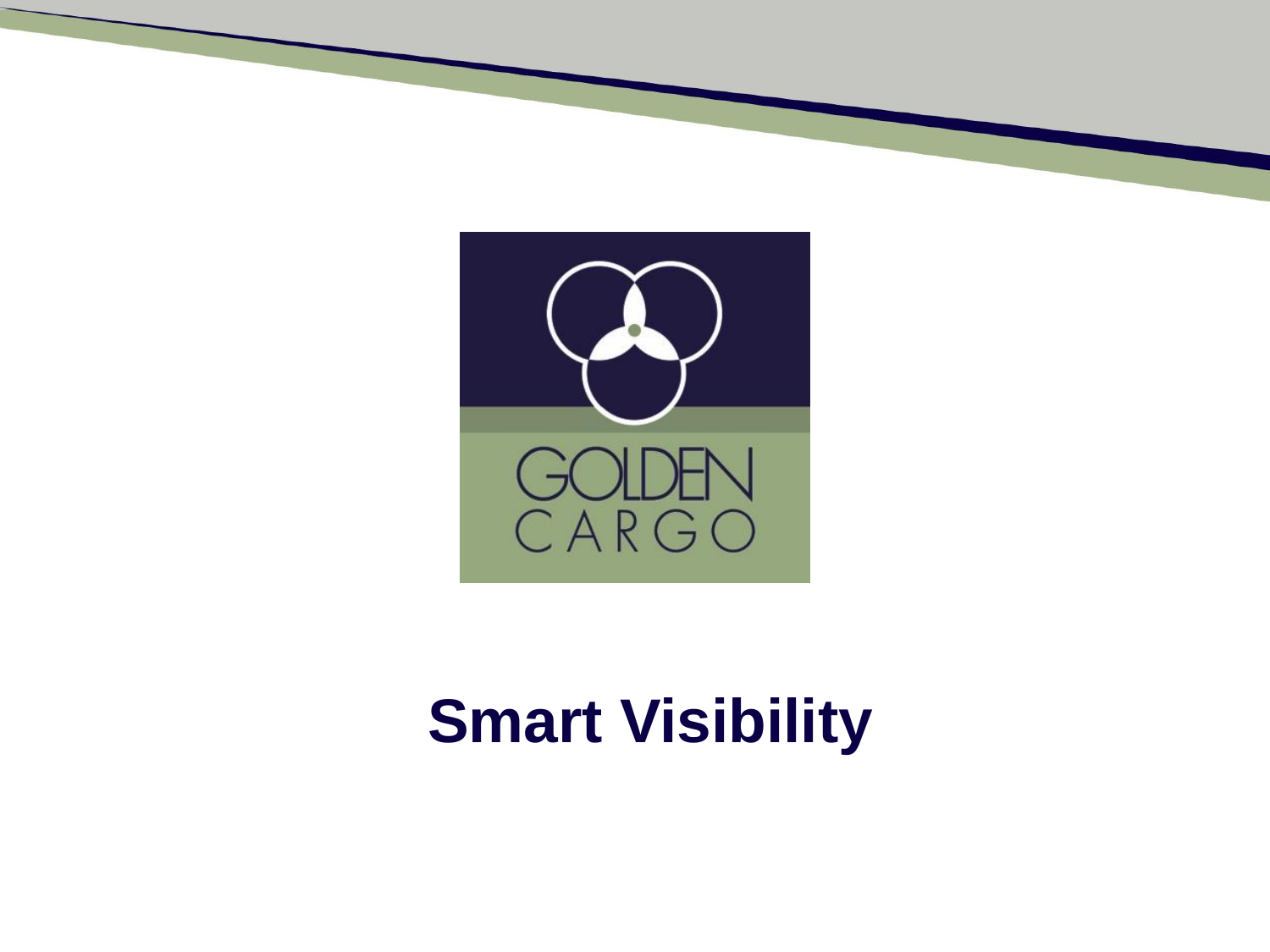## Available for all transportation modes



### Airfreight **Seafreight** Road



![](_page_1_Picture_5.jpeg)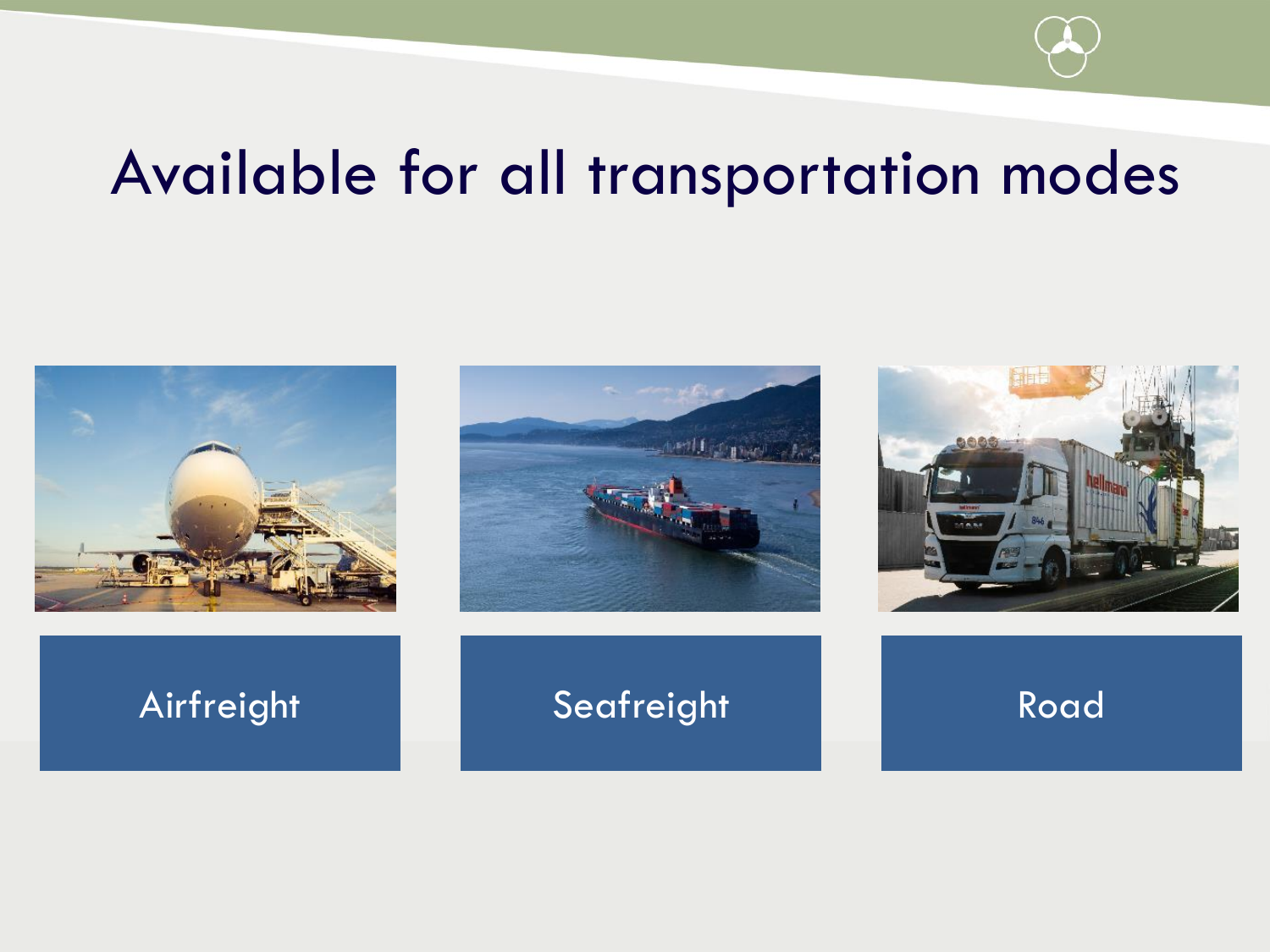![](_page_2_Figure_0.jpeg)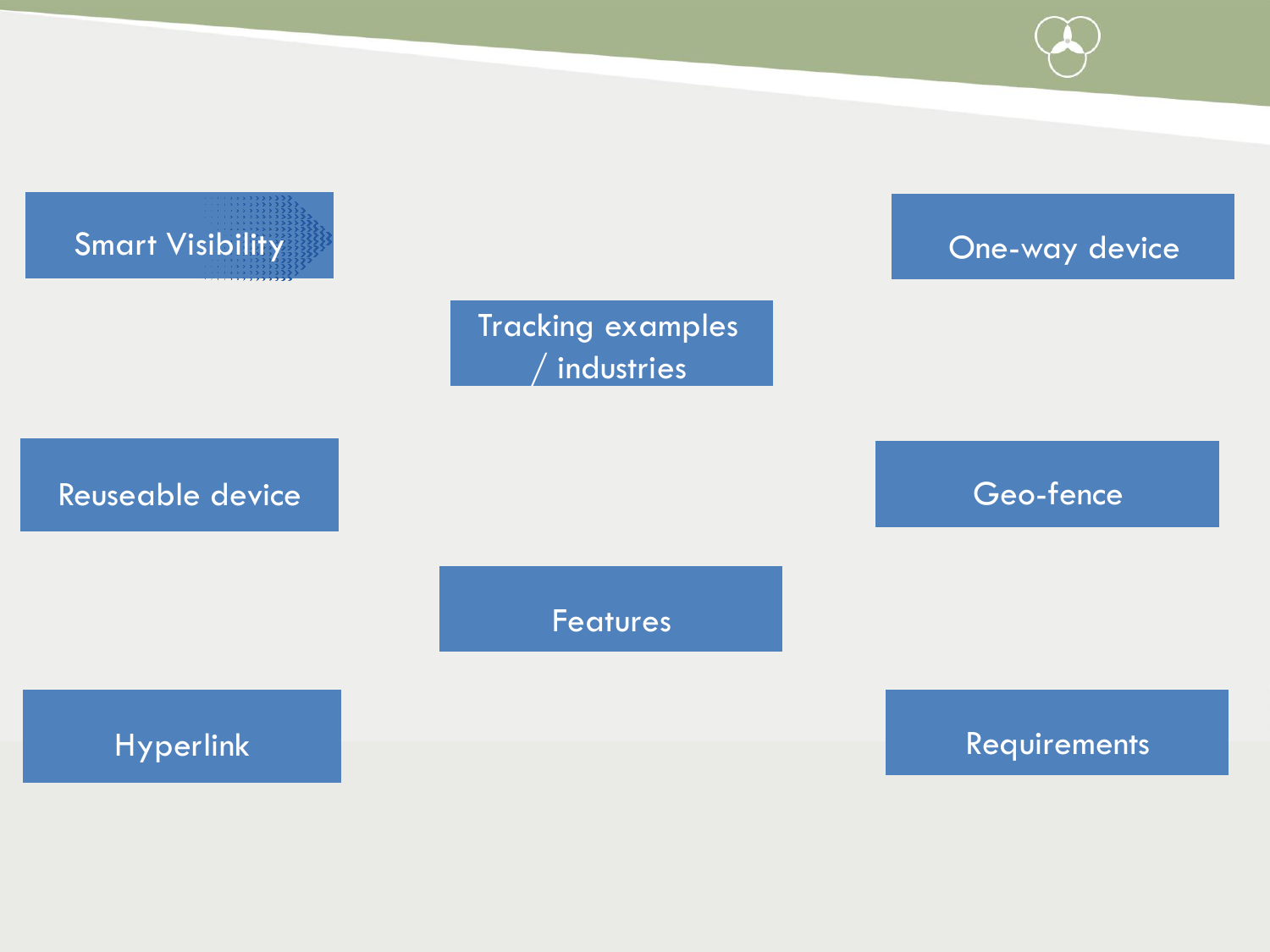### Features

![](_page_3_Picture_1.jpeg)

Movement incl. position tracking / **Geofencing** 

![](_page_3_Picture_3.jpeg)

![](_page_3_Picture_4.jpeg)

**Temperature** 

![](_page_3_Picture_5.jpeg)

Humidity

![](_page_3_Figure_7.jpeg)

Impact

![](_page_3_Picture_9.jpeg)

![](_page_3_Picture_10.jpeg)

Tilt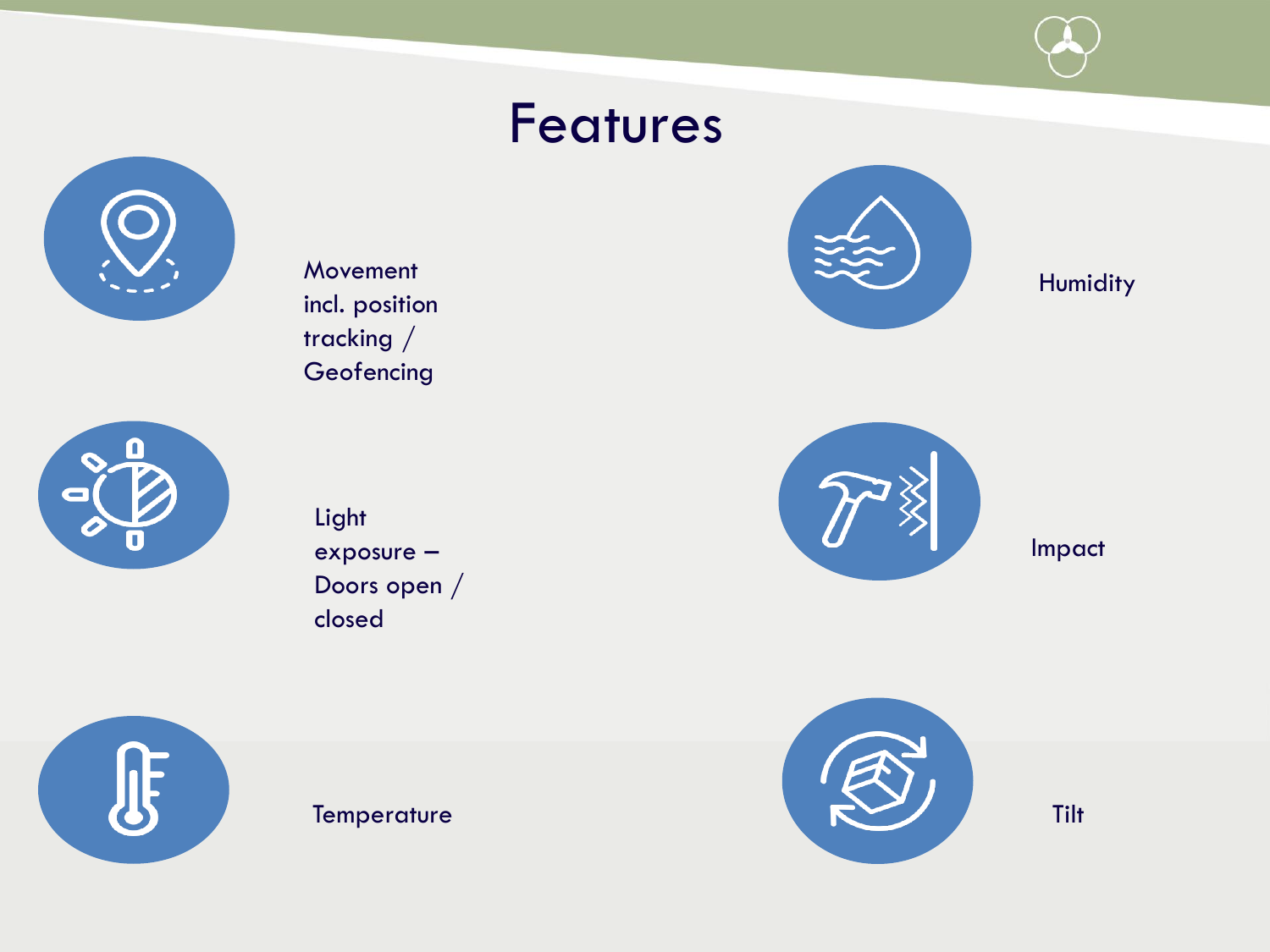# One-way device

### The easy tracker

![](_page_4_Picture_2.jpeg)

| $\sqrt{1}$ |  |
|------------|--|
|            |  |

![](_page_4_Figure_4.jpeg)

Geo-fence

![](_page_4_Picture_5.jpeg)

![](_page_4_Figure_6.jpeg)

![](_page_4_Picture_7.jpeg)

- **E** Length: 8,60 cm
- $\blacksquare$  Width: 5,20 cm
- **Height: 1,70 cm**
- Weight: 76g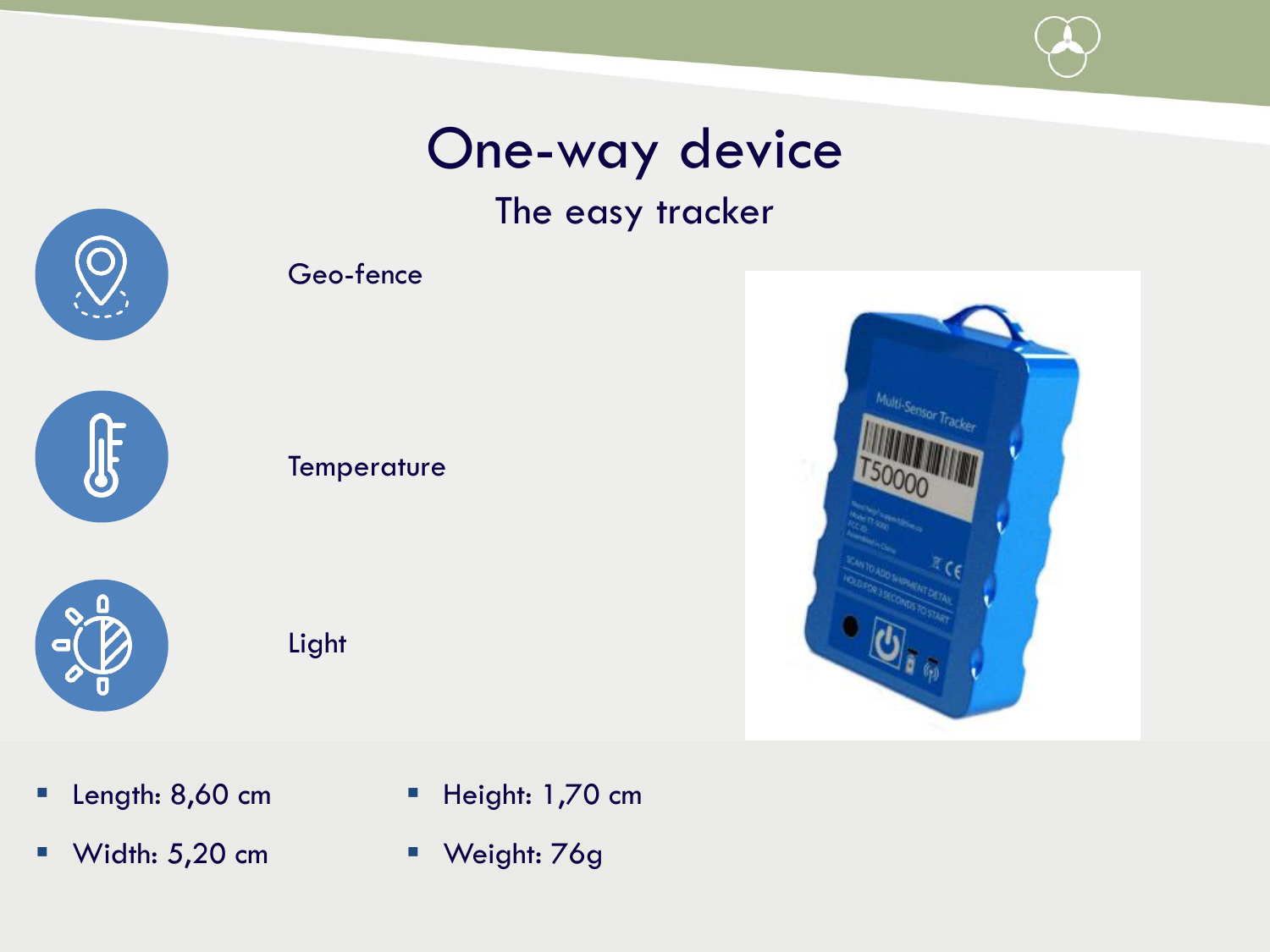![](_page_5_Picture_0.jpeg)

## Reusable device

### The easy tracker for airfreight

![](_page_5_Picture_3.jpeg)

- **E** Length: 9,10 cm
- Width: 6,10 cm
- **E** Height: 2,00 cm
- Weight: 100g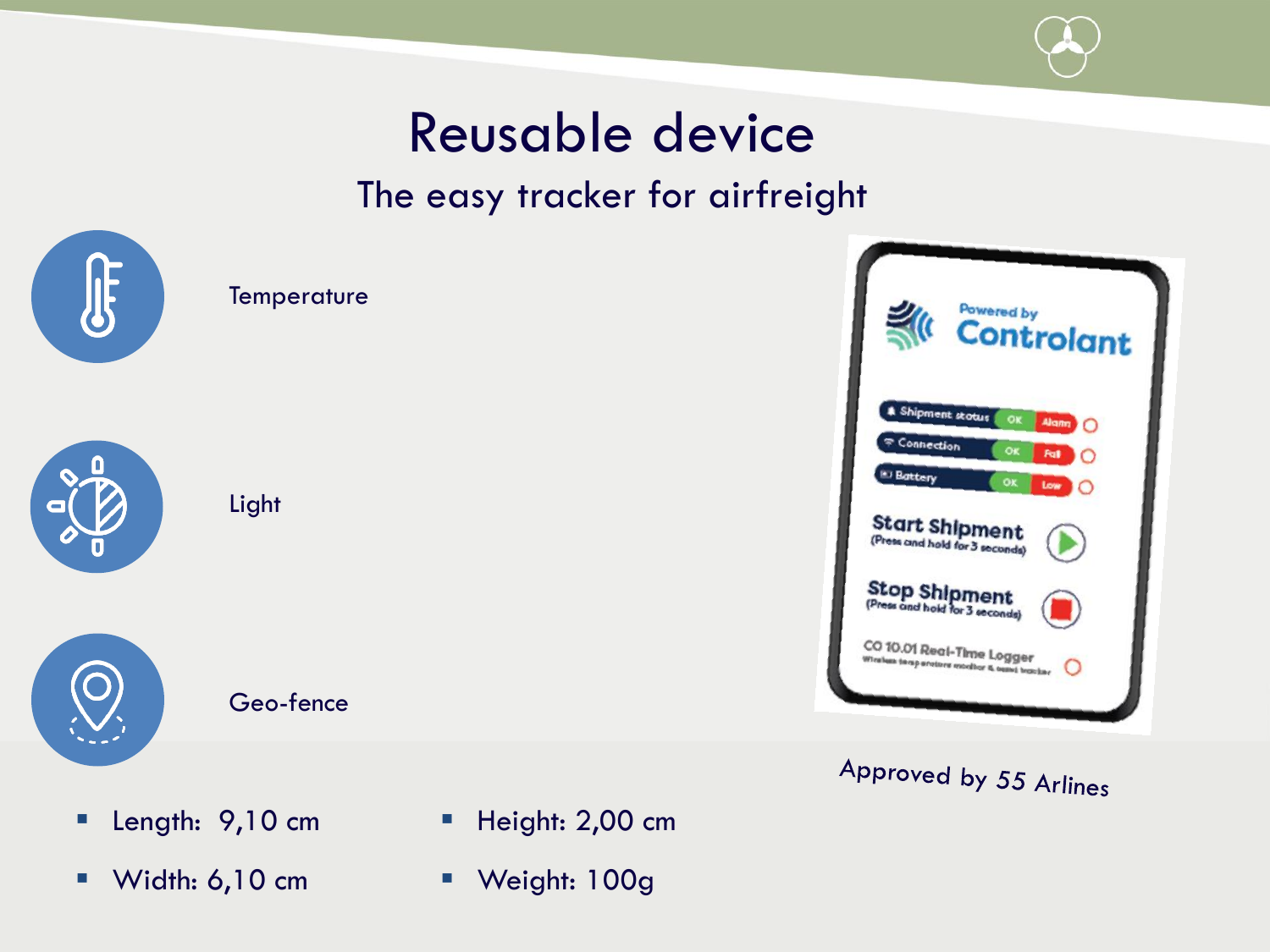![](_page_6_Picture_0.jpeg)

## Reusable device

#### The advanced tracker

![](_page_6_Figure_3.jpeg)

- **E** Length: 16,20 cm
- Width: 10,00 cm
- **E** Height: 1,90 cm
	- Weight: 144 g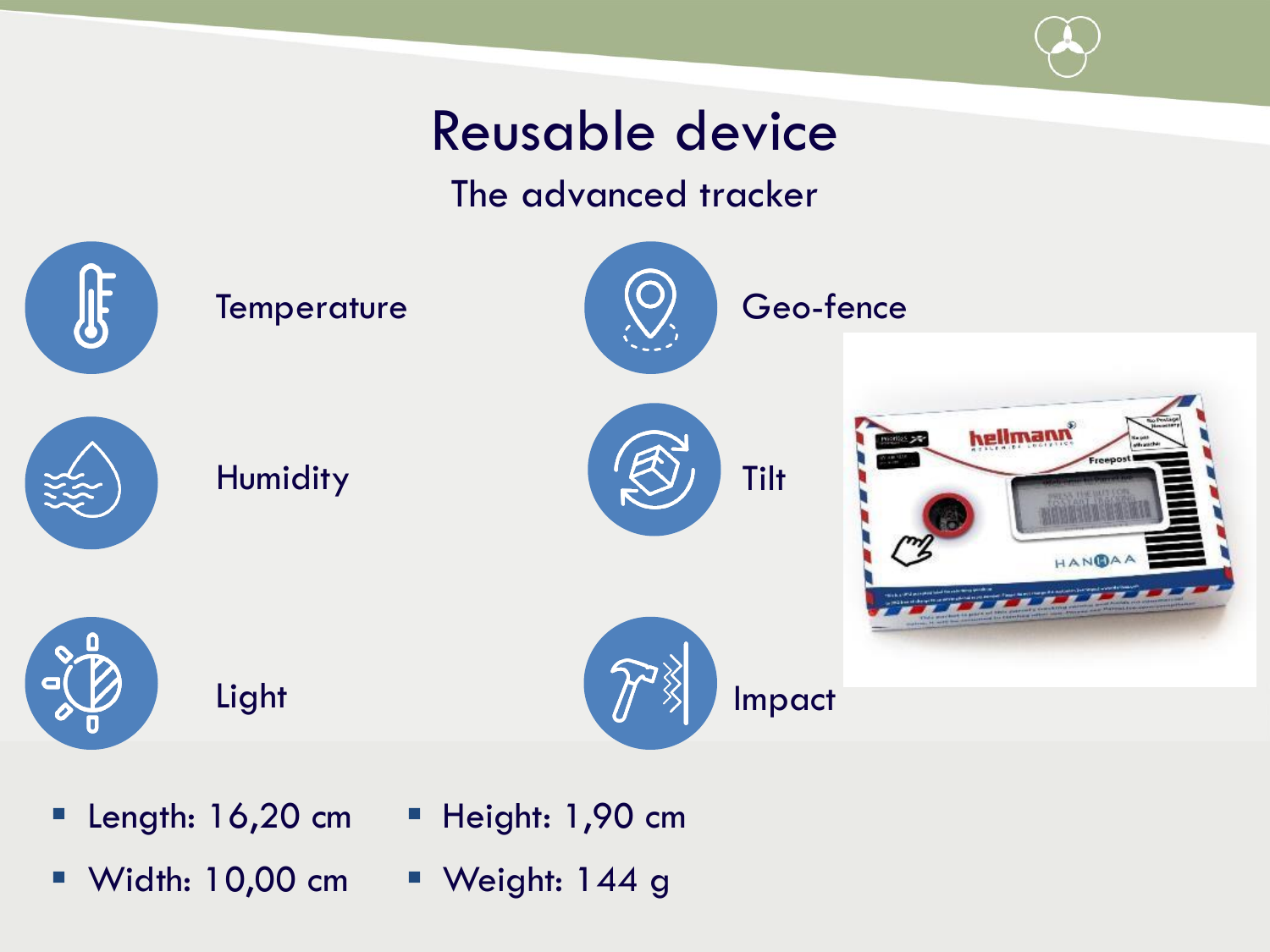### Geo-fence Alert Notification

- Free selectable geo-fence to optimize your logistics
- Proactive arrival/leaving notification.
- KPI measurement

![](_page_7_Figure_4.jpeg)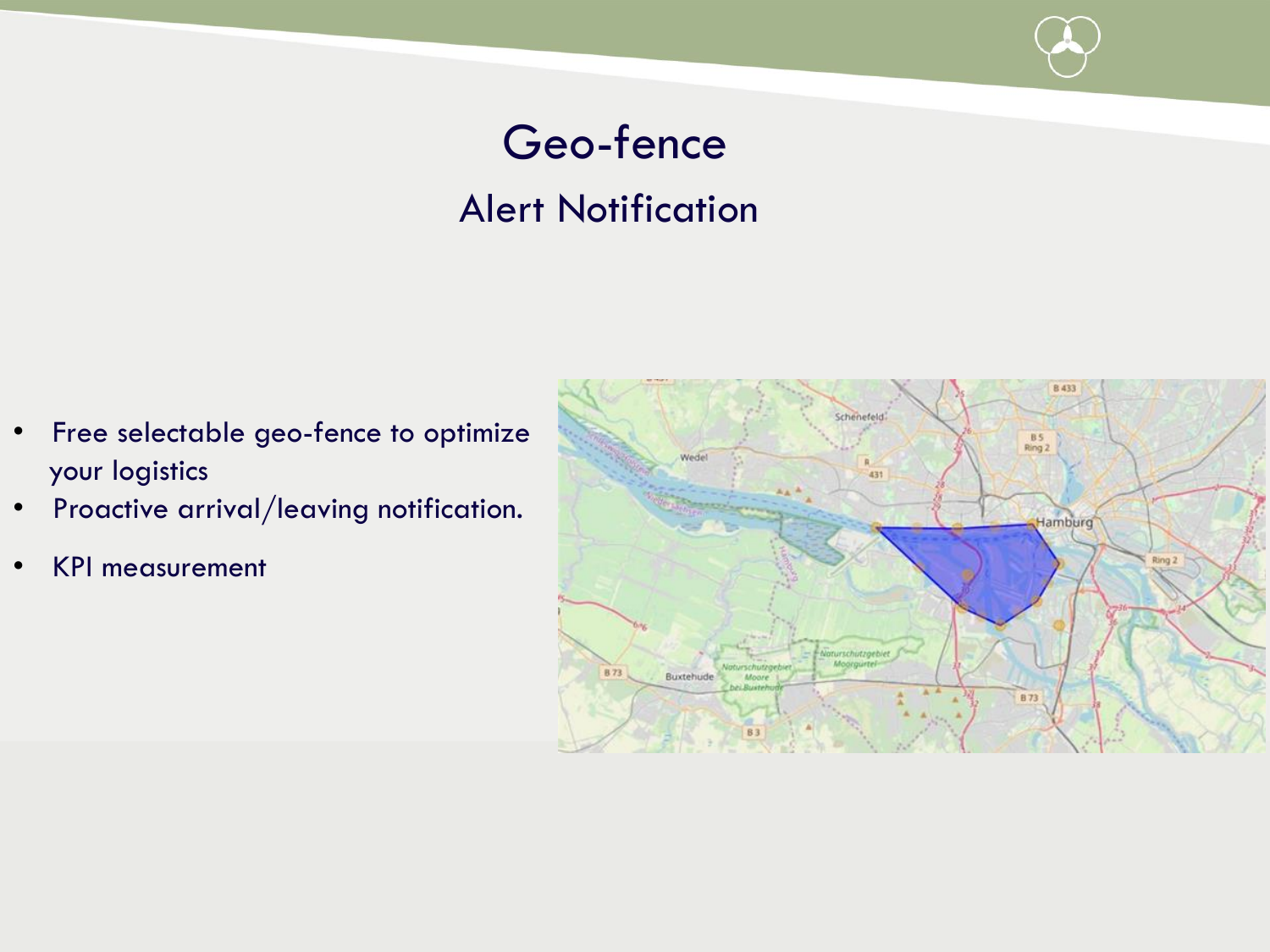### Hyperlink Connected digitally

- Individual hyperlink for each shipment
- Ease of access
- No login required
- Real time monitoring
- Secured supply chain
- Easy to share

|                    | ind date: 03/01/2019 12:00 AM                       |                   |                                                                |                           | <b>Uhack Light</b><br>Istrutation<br><b>Fluencia</b> y |
|--------------------|-----------------------------------------------------|-------------------|----------------------------------------------------------------|---------------------------|--------------------------------------------------------|
|                    |                                                     |                   |                                                                |                           | (31)<br>33333<br>33                                    |
| 325<br><b>AKPE</b> | v Date / Time (GPS) 4 w<br>THERE IS THE 22 YEAR TWO | Speed v<br>14.788 | <b>BUCHICS - 7001123</b><br>w.H<br><b>S. DEPERT A BREAKERS</b> | Battery lovel - Mon-batte | 70                                                     |
| spect              | 10003201023-01-11                                   | Direkt            | 4 Diederra, S Hau Pieda III.                                   | <b>TECH-</b>              | 83<br>23333                                            |
| 3550               | 20/08/2319 00:01:13                                 | <b>SHIVAY</b>     | 4 São Maste, 8 Jula Maste,                                     | <b>TEEM</b>               | 53                                                     |
| seco               | 20/06/2019 01:01:17                                 | <b>DEVIA</b>      | 4 82o Poulo 8 (Us Poulo                                        | <b>TEER</b>               | 49.<br>33<br>10000                                     |
| <b>VERALL</b>      | 30/06/33:00 02:01:25                                | Direits           | 4 São Paulo S jun Paulo.                                       | <b>TOOS</b>               | àà                                                     |
| <b>ALME!</b>       | 20/06/23 18 03:01:29                                | Dirette           | 4 Sep Peaks S vas Peaks                                        | <b>HEM</b>                | $\frac{1}{2}$                                          |
| 3998               | 20/06/2319 04:01:48                                 | <b>ENY/EN</b>     | 4 820 Paulo, 8 (do Paulo                                       | 100%                      | 0.110                                                  |
| seed.              | 20/06/2019 06:01:01                                 | <b>DEVIA</b>      | 4 926 Politi 9 (05 Folds)                                      | tres.                     | Jun 2019<br>Jul 2019<br><b>Max 2016</b>                |
| <b>SEWE</b>        | 2010/2019 06:37:11                                  | Dirity            | 4 São Paulo S Has Paulo                                        | teen.                     |                                                        |
| <b>ASAC</b>        | 20/06/23 18 07:02:17                                | Director          | 4 Sep Packs S Fox Paulo                                        | 100%                      |                                                        |
| Spoce              | 20/06/23 19 08:02 37                                | <b>DUY/O</b>      | 4 820 Paulo, 8 (do Paulo                                       | <b>TEEN</b>               | 융                                                      |
| <b>Second</b>      | 2010/22/19 00:02:43                                 | <b>Skrein</b>     | 4 São Paulo S jua Paula                                        | TECH-                     |                                                        |
| <b>Stad</b>        | 20/06/2219 10:03:03                                 | Direkt            | 4 São Paulo, S jús Paulo,                                      | teen.                     |                                                        |
| <b>ASAC</b>        | 204822112 11.05.00                                  | Dir.m             | 4 SEO MAIO, S (da Maura,                                       | TOPS                      | ë                                                      |
| xeco               | 2006/21/9 12:03:13                                  | <b>ENTITY</b>     | 4 82o Paulo, 8   do Paulo                                      | <b>TECHL</b>              | c                                                      |
| <b>Security</b>    | 2010/2019 12:23:13                                  | Dirvin            | 4 São Paulo S Han Paulo.                                       | <b>TECH-</b>              |                                                        |
| sted               | 20/00/2319 13:23 18                                 | Diriks            | 4 Dieders, S kar Paula D.                                      | TION.                     |                                                        |
| <b>SOCC</b>        | 2010/2319 14:23:33                                  | <b>DAYA's</b>     | 4 Diadonic, S (do Paulo, B.J.                                  | TECH-                     |                                                        |
| <b>xecci</b>       | 20/06/23 19 15:23:37                                | <b>Junity</b>     | 4 0ladama, 9 (06 Paula B.)                                     | <b>TRAS</b>               |                                                        |
| <b>IFFIRE</b>      | 2010/2019 18:20:45                                  | Jurity            | 4 Diedere, S.Hin Paula P.                                      | <b>TECHL</b>              |                                                        |
| <b>ASAU</b>        | 20/06/2319 17:23:47                                 | Direkte           | 4 Diadersi, S Rio Paulo, B.                                    | <b>TEES</b>               | a<br>S                                                 |
| xeco               | 20/06/23 29 18:24:05                                | <b>ENYAY</b>      | 4 Diadoma, 8 (00 Paulo, 8                                      | tres.                     |                                                        |
| veed               | 2010/23:19 10:24:00                                 | <b>Director</b>   | 4 Diaderea, 9 (on Paulo R.                                     | <b>TRES.</b>              |                                                        |
| speci              | 2010/2319 20:21:28                                  | Dirils            | 4 Diedere, S Hzo Paulo II.                                     | tion.                     |                                                        |
| <b>ASNS</b>        | 201002319-2124-32                                   | <b>DRIVIEW</b>    | 4 Unadama, S Hou Made, S                                       | <b>TEEN</b>               |                                                        |
| - 22               | 20/06/23 09:22:24 52                                | <b>LUTAY</b>      | 4 Diasono, 9 Iún Paula 8.                                      | <b>TEERS</b>              | LODG (gr)                                              |
| <b>Vend</b>        | 2100/2219 14:41:12                                  | <b>Strin</b>      | 4 Oladama, S.Hin Paula R.                                      | 37%                       | <b>TOUR</b><br><b>COLLECTION</b>                       |
|                    |                                                     |                   |                                                                |                           |                                                        |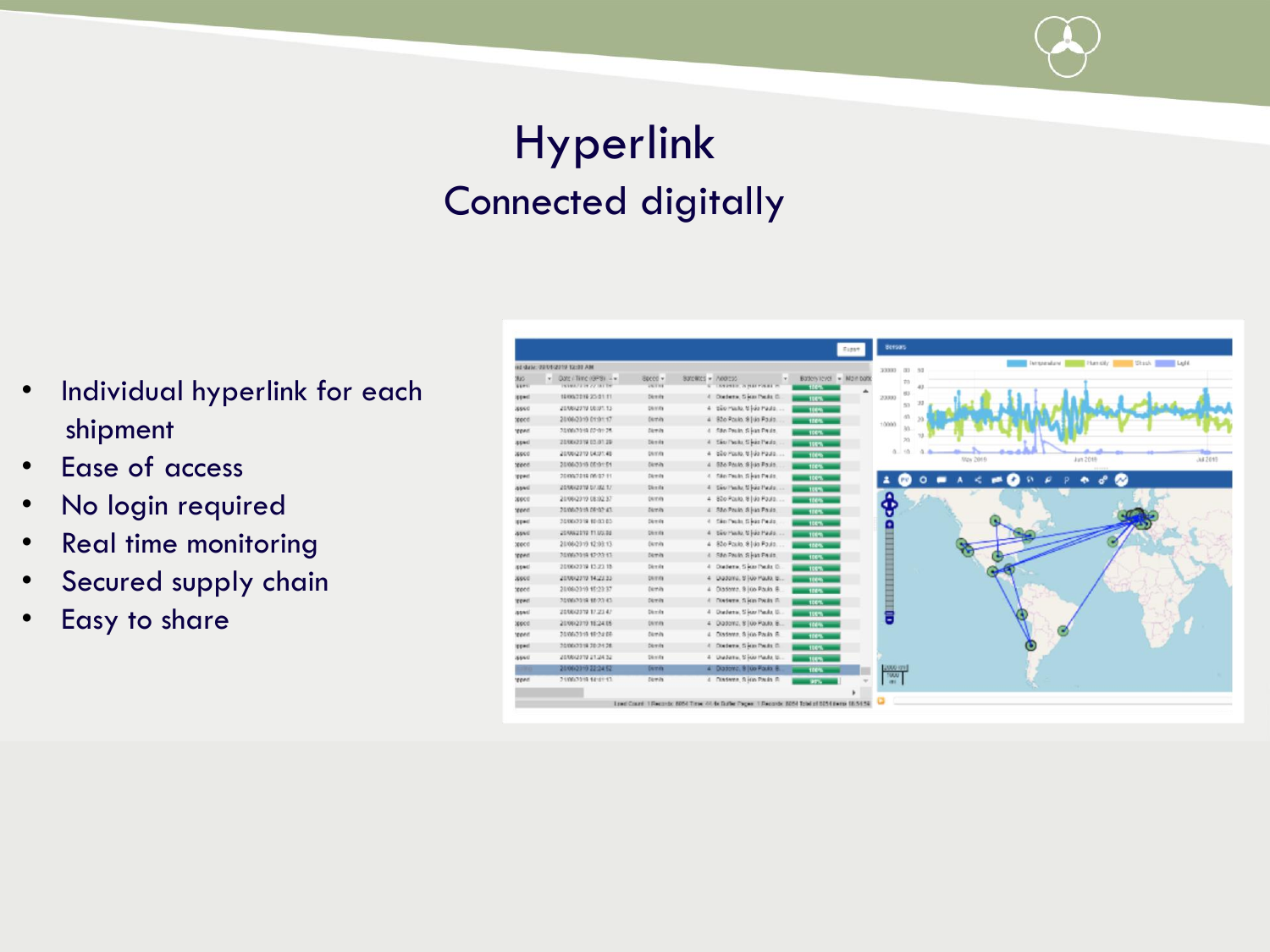### Tracking examples **Temperature**

![](_page_9_Figure_1.jpeg)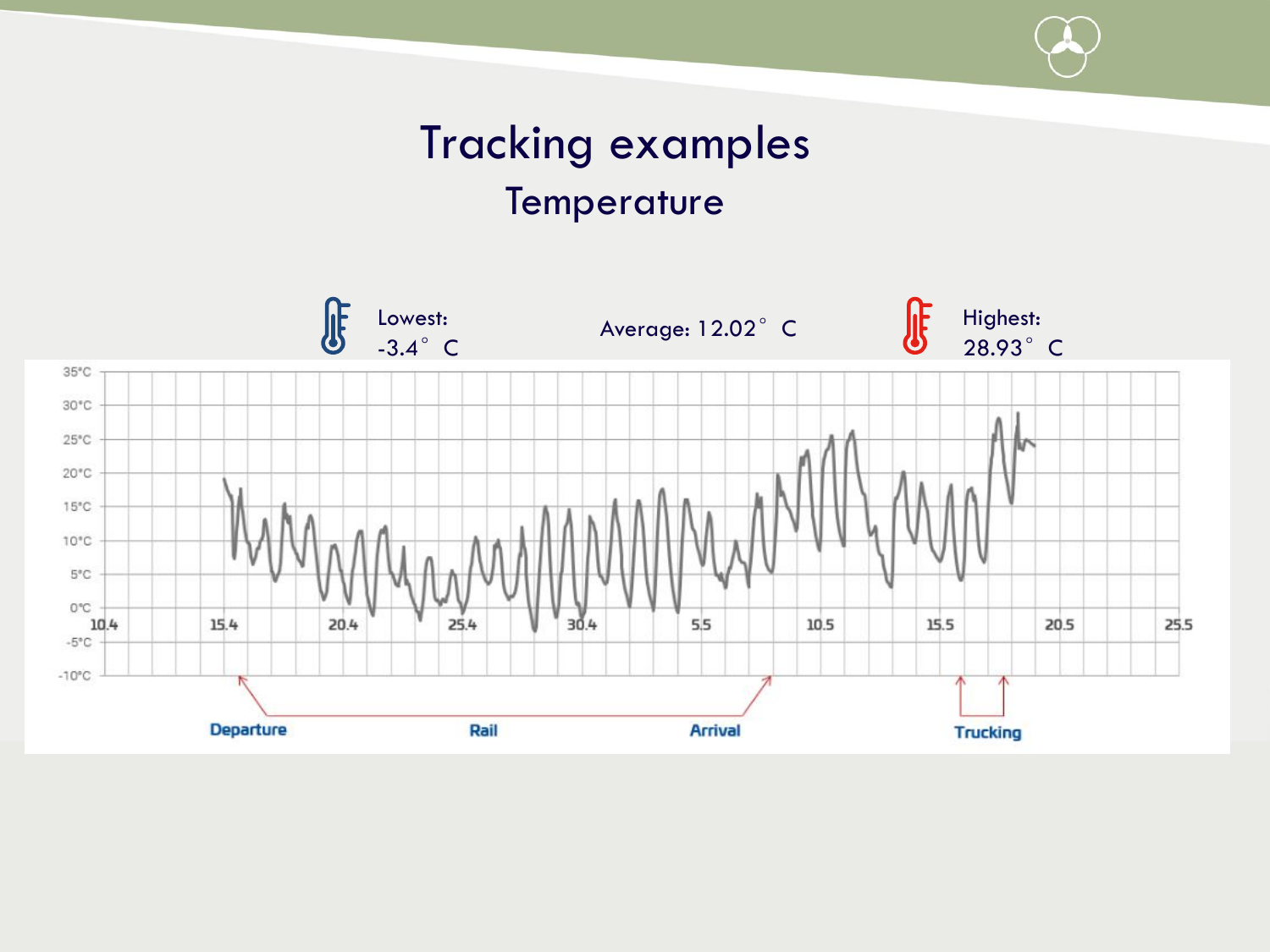### Tracking examples Humidity

![](_page_10_Figure_1.jpeg)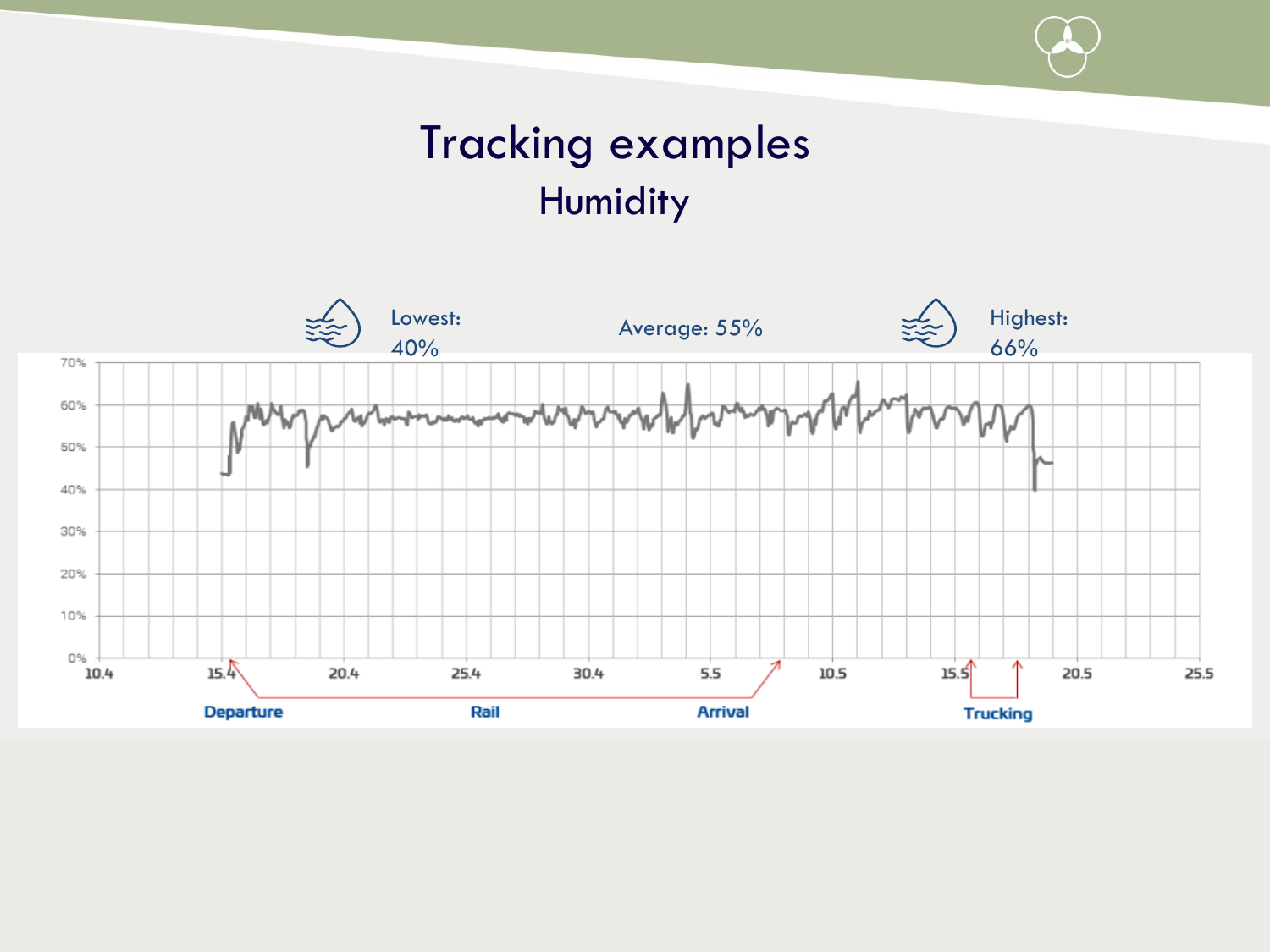### Tracking examples Reporting

#### Sea tracking **Roadtracking Roadtracking**

![](_page_11_Figure_3.jpeg)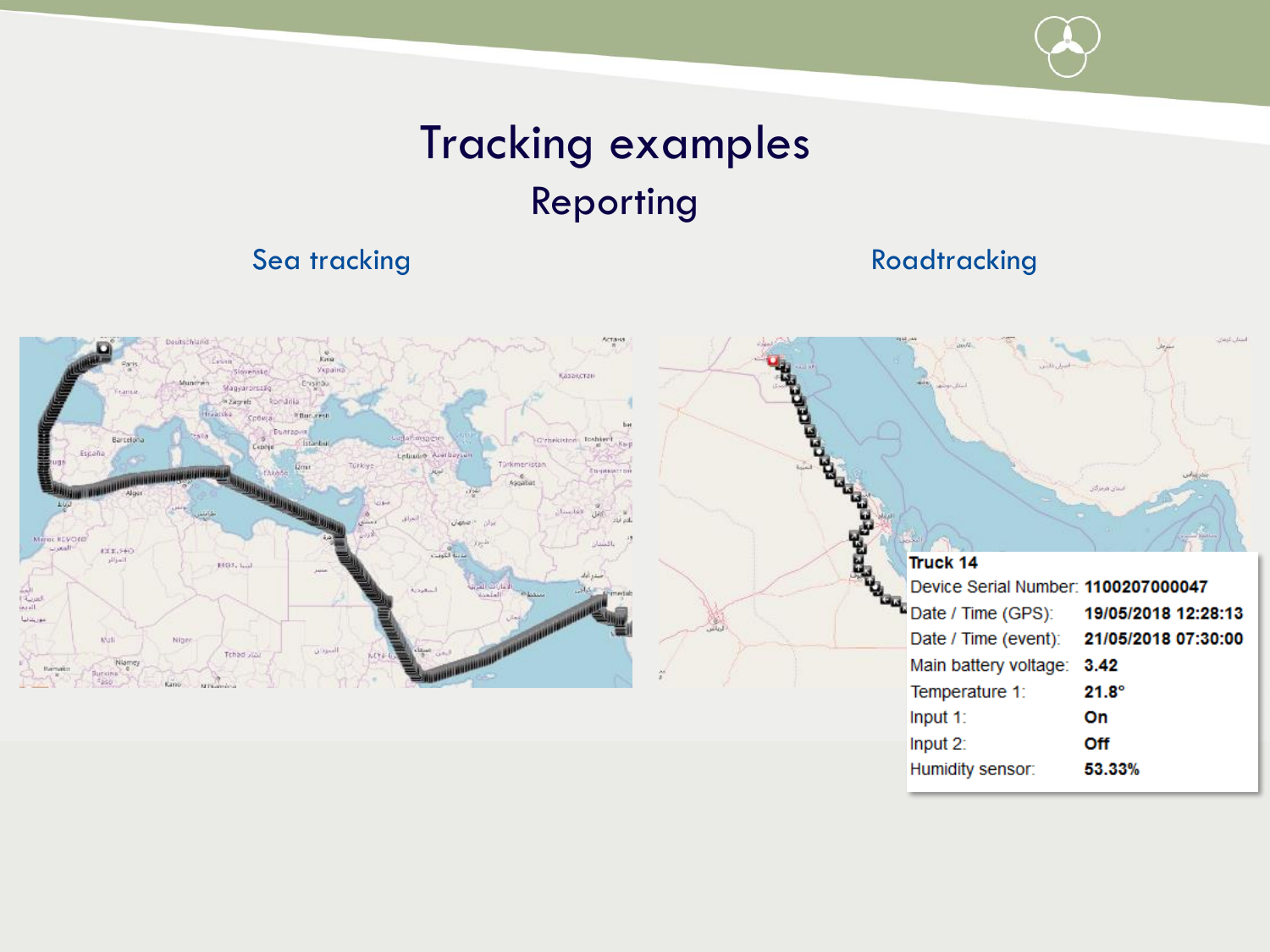### Requirements All you need to know

- On demand purchase
- Pay per use /shipment
- No minimum contract period
- No minimum order quantity
- No EDI interface needed
- Unlimited users
- Available in all hubs

![](_page_12_Picture_8.jpeg)